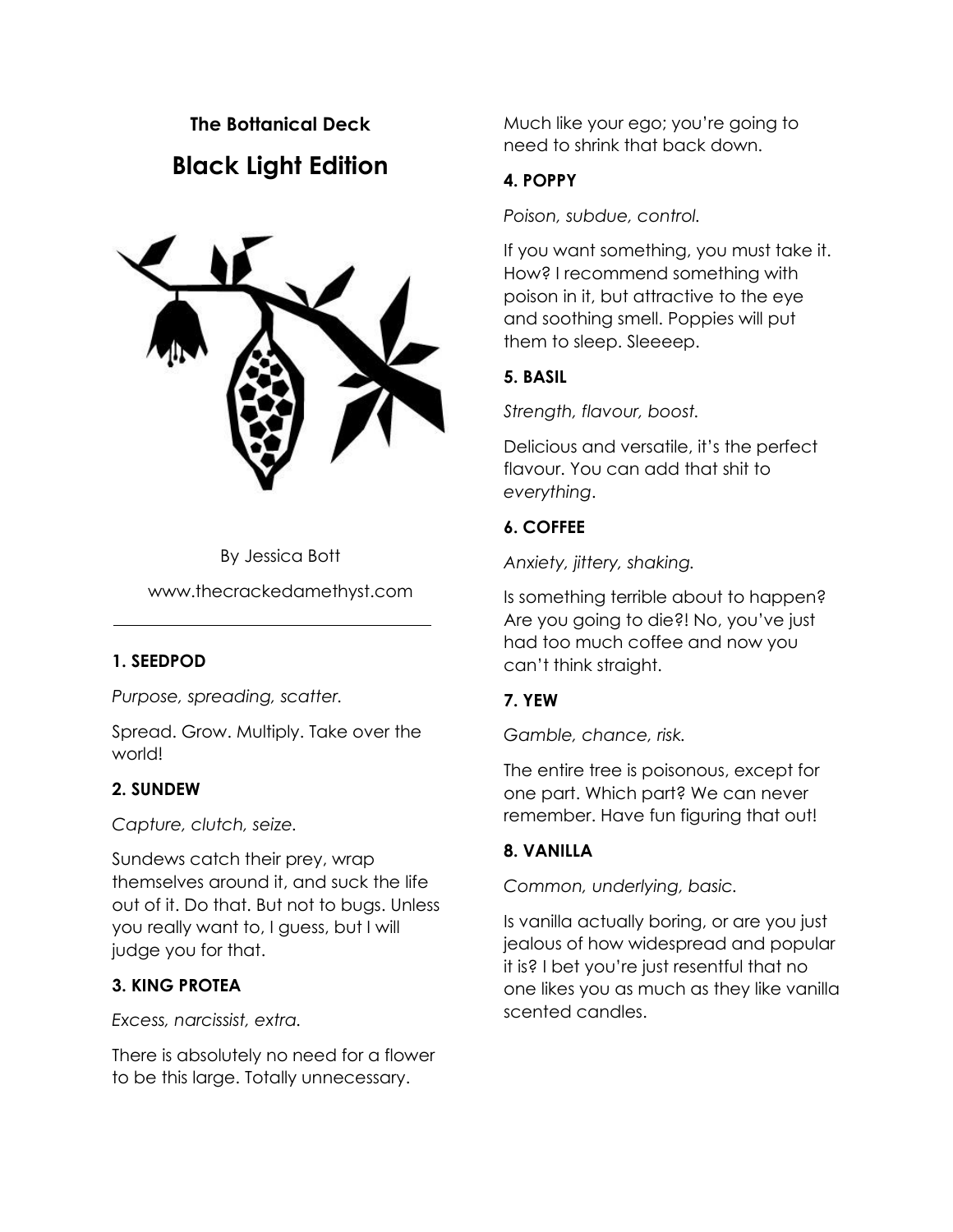## **9. TURNIP**

#### *Boring, traditional, history.*

What do turnips taste like? No one knows anymore, we've moved on to better and tastier (probably) things.

## **10. CARDAMOM**

*Beauty, exotic, alluring.*

You know that woman, who is stunningly beautiful, and you just want to sit and admire her for hours? Yeah, her. Sorry, what was I saying? I can't remember I got distracted.

# **11. CLOVE**

*Strength, overpower, conquer.* 

You want to add some cloves to your homemade chai. Sure! Great idea! Until you add too many and then your tongue goes numb while you drink it. Way to go, *cloves*.

# **12. PINEAPPLE**

#### *Nonsense, hazard, bite.*

Is it pine? No. Apple? Also no. Is it a fruit that will eat you while you eat it? Absolutely, have fun with your mouth eating fruit.

# **13. PALM**

*Relax, holiday, chill.*

What's better than going to the beach and relaxing under a palm tree? Not much. Just you, the sand, and a warm, gentle breeze. Just watch out for coconuts, they can kill.

# **14. CACAO**

*Craving, indulge, entice.* 

Sometimes you just need a pick-me-up. Of happiness. That happiness is chocolate.

## **15. CORN**

*Solitary, individual, isolation.* 

A decent vegetable when eaten by itself at a barbeque. Once you mix it with something else however, instant disgust. Utterly revolting. Should never be added to anything else ever.

## **16. DRAGONFRUIT**

*Costume, appearance, illusion.*

Fabulous on the outside, tasteless on the inside. Just like your boyfriend.

## **17. PEA**

*Grab, hold, tangle.*

Grab it and hold on tight! Does it matter what it is? Probably. You should probably check that first, actually, now that I think about it.

# **18. STRAWBERRY**

*Sweet, temptation, desire.*

Mmm, look at that yummy strawberry. So plump, and ripe, but you waited too long and now it's covered in mold! Nasty, don't eat moldy strawberries.

# **19. HAWTHORN**

*Warning, red flags, ignorance.*

It hurt you because it has thorns. Don't ignore them just because the flowers are pretty.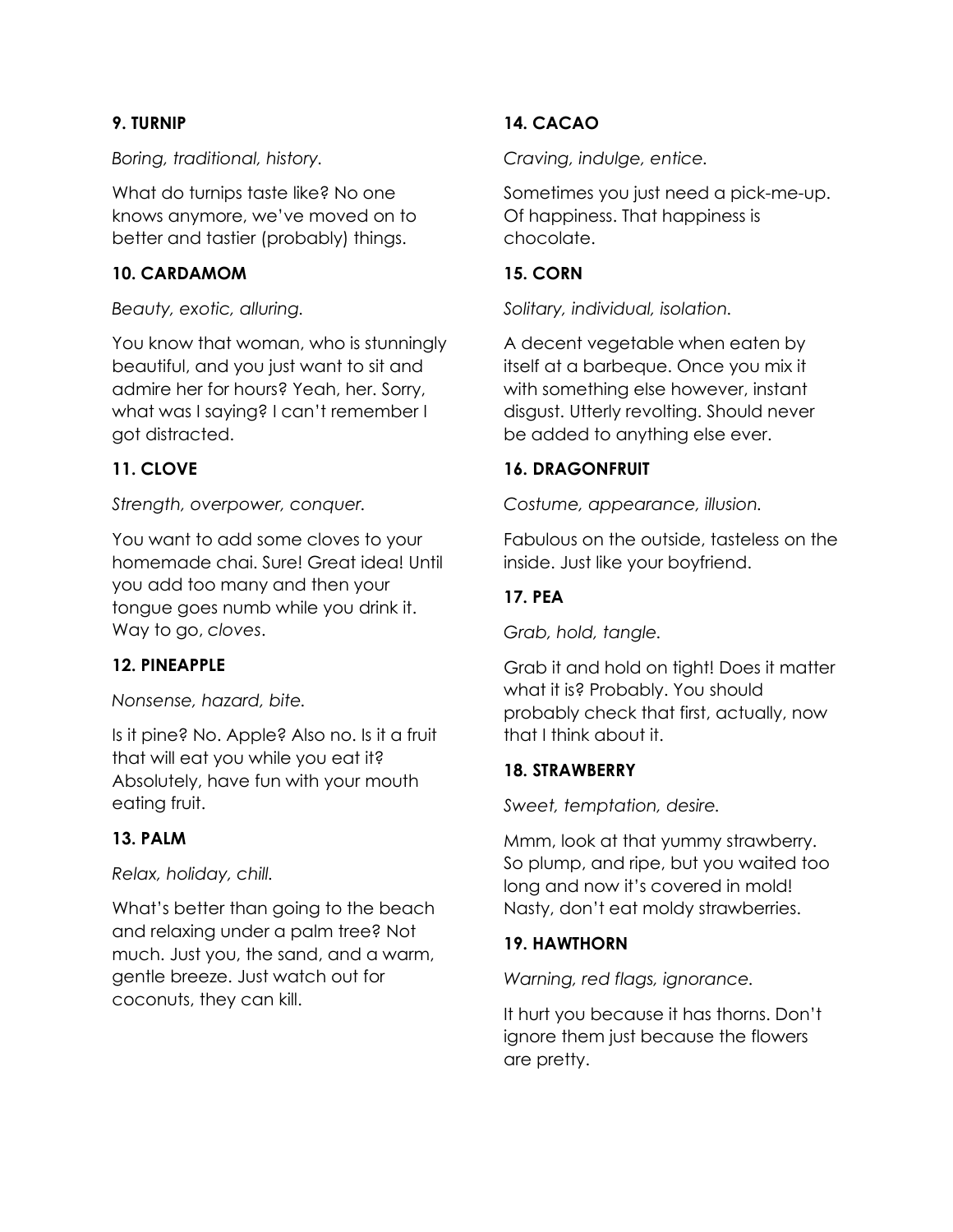## **20. TEA**

*Gossip, news, information.*

Yasss girl, spill that tea!

## **21. CAYENNE**

*Burn, defence, weakling.*

Peppers produce capsaicin for protection; humans use peppers to make delicious spicy food. Unless you're a weakling who can't handle a little bit of tasty fire.

## **22. KING PITCHER PLANT**

*Devour, hoard, ownership.*

It's yours now. What is, you ask? Oh, everything. Anything you want. Go buy that new plant I know you want it.

## **23. NIGHTLIGHT**

*Magic, mystery, fantasy.*

It's a mushroom that glows in the dark. What more do you need?

# **24. ROSEMARY**

*Reliable, dependable, practical.*

Apparently, rosemary is the herb that can replace any other herb in a spell. It's also a key ingredient for stuffing a turkey.

#### **25. PEPPERMINT**

#### *Prolific, virility, copious.*

There are roughly five million types of mint, and they just love to hybridize. As any gardener can tell you, it will also spread like crazy and take over the whole place. You have to keep them contained or all you'll have is mint.

## **26. SWEETGRASS**

*Special, distinguished, prestigious.*

This isn't normal grass that you wipe your feet on, this is *special* grass. Fancy grass. Grass you *do* want to keep off of. It also smells pretty which is always a plus.

## **27. DANDELION**

*Overpower, take over, tough.*

Can you get rid of dandelions? No. Once you have one dandelion, you have a million dandelions, everywhere. In your grass. In your garden. In your sidewalk. They will be there, forever.

#### **28. MONEY TREE**

*Superstition, placebo, wishful thinking.*

If you place a money tree in the southeast area of your home, you will attract money and prosperity! As long as that's where the sun shines, otherwise the tree will just die. Kind of the opposite of what you're looking for.

# **29. HEMLOCK**

*Look-alike, deceiving, pay attention.*

You see a plant with small, frilly white flowers. Is it a carrot? Maybe! Is it a medicine like yarrow? Also maybe! Is it a potent poison that could easily kill you? Once again, *maybe*.

# **30. QUEEN OF THE NIGHT**

*One-hit wonder, swan song, fad.*

You were popular in high school, good for you! Enjoy living off that high while you learn that you will never be remarkable ever again.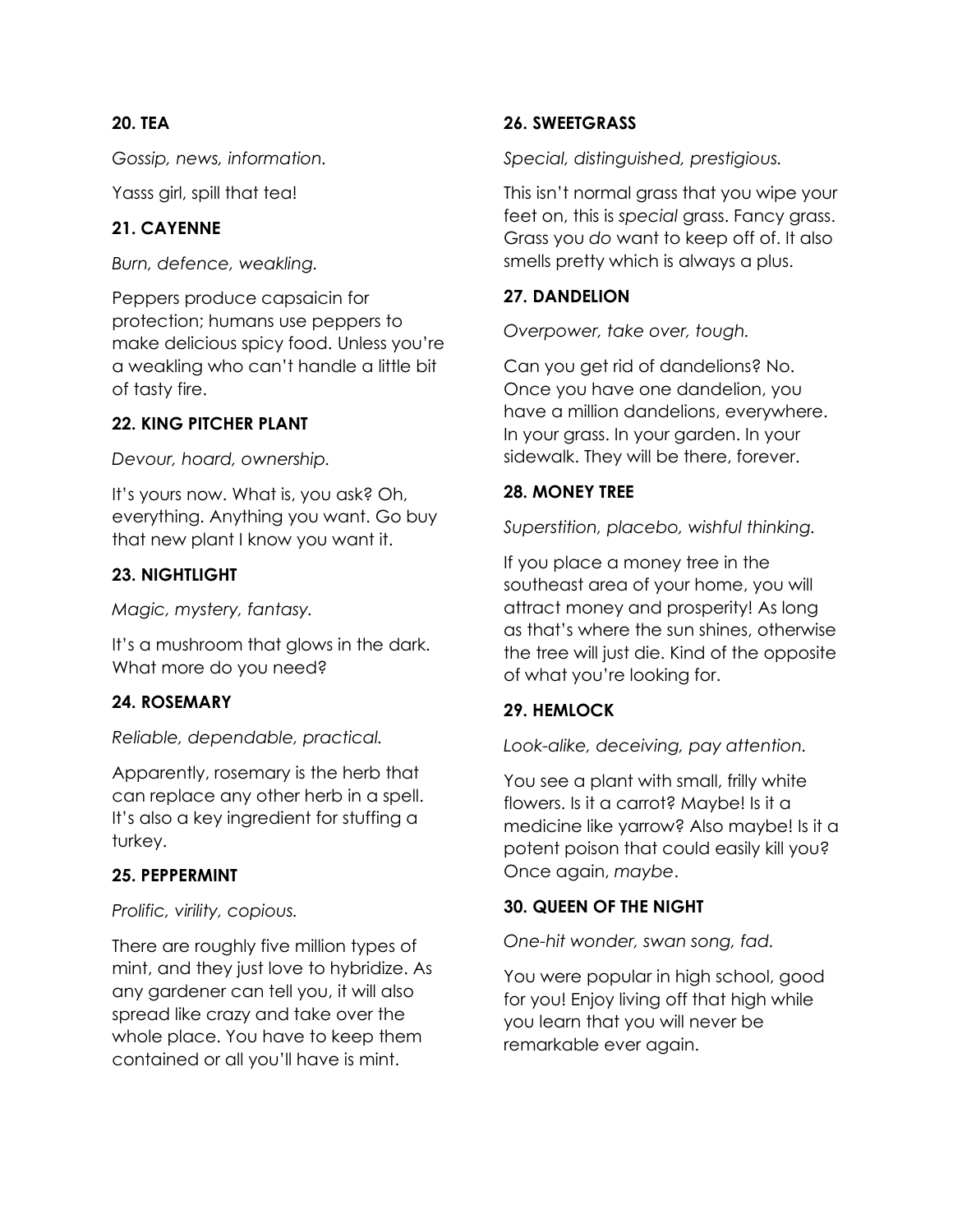## **31. BOTTLE TREE**

*Unique, alien, eccentric.*

It looks like a plant from another world, a little alien tree. So cute! So cool! Why be normal when you can be interesting?

## **32. RED CAGE**

#### *Death, rotting, stink.*

People ask if they can eat this mushroom, which is clearly a misguided question. The real question would be, what situation could you be in that would possibly desire to eat something that smells revolting?

## **33. GINGER**

*Powerhouse, overachiever, show-off.*

You know those people who seem to have an unnatural amount of energy; their houses are always clean, they work out at 5 in the morning even on a Saturday, and their hair somehow always manages to look good? That's ginger. Like calm down, you know what I mean?

#### **34. BAOBAB**

*Improvise, adapt, overcome.*

Baobabs are so big because they hold so much water. They're basically living water bottles in the middle of the desert.

#### **35. VENUS FLYTRAP**

*Fight, assertive, snappy.*

A bug crawls in and SNAP! Snack time. No waiting, no trying to decide, no deliberating…just bam, done. Hurry up and decide already.

# **36. ARBUTUS**

*Danger, risk-taking, haphazard.*

These trees like to grow off the side of cliffs where they don't have to face competition from other trees for the sun. Work smarter not harder.

## **37. PEONY**

*Acceptance, happiness, pride.*

One of the symbolic meanings ascribed to peonies is "gay", and I took that to mean gay in the homosexual way. So go out, have fun, be gay.

## **38. SAFFRON**

*Tedious, redundant, boredom.*

To sell the spice you have to go through *thousands* of flowers, just pulling out these tiny little threads. Can you imagine? The same thing over, and over, and over again. So boring.

#### **39. CORPSE FINDER**

*Hint, clue, sign.*

Hint hint, nudge nudge, there's a body here. Literally, there is a corpse I'm not being metaphorical.

# **40. CARROT**

*Misguided, confused, lacking.*

Carrots are one of those foods that people *say* taste sweet, but come on, they don't. They taste like vegetables. Unless they're cooked with maple syrup or added to cake but that's it.

#### **41. ANEMONE**

*Prejudice, bias, rumor.* 

I heard a rumor that a goddess's tears mixed with her dead lover's blood to